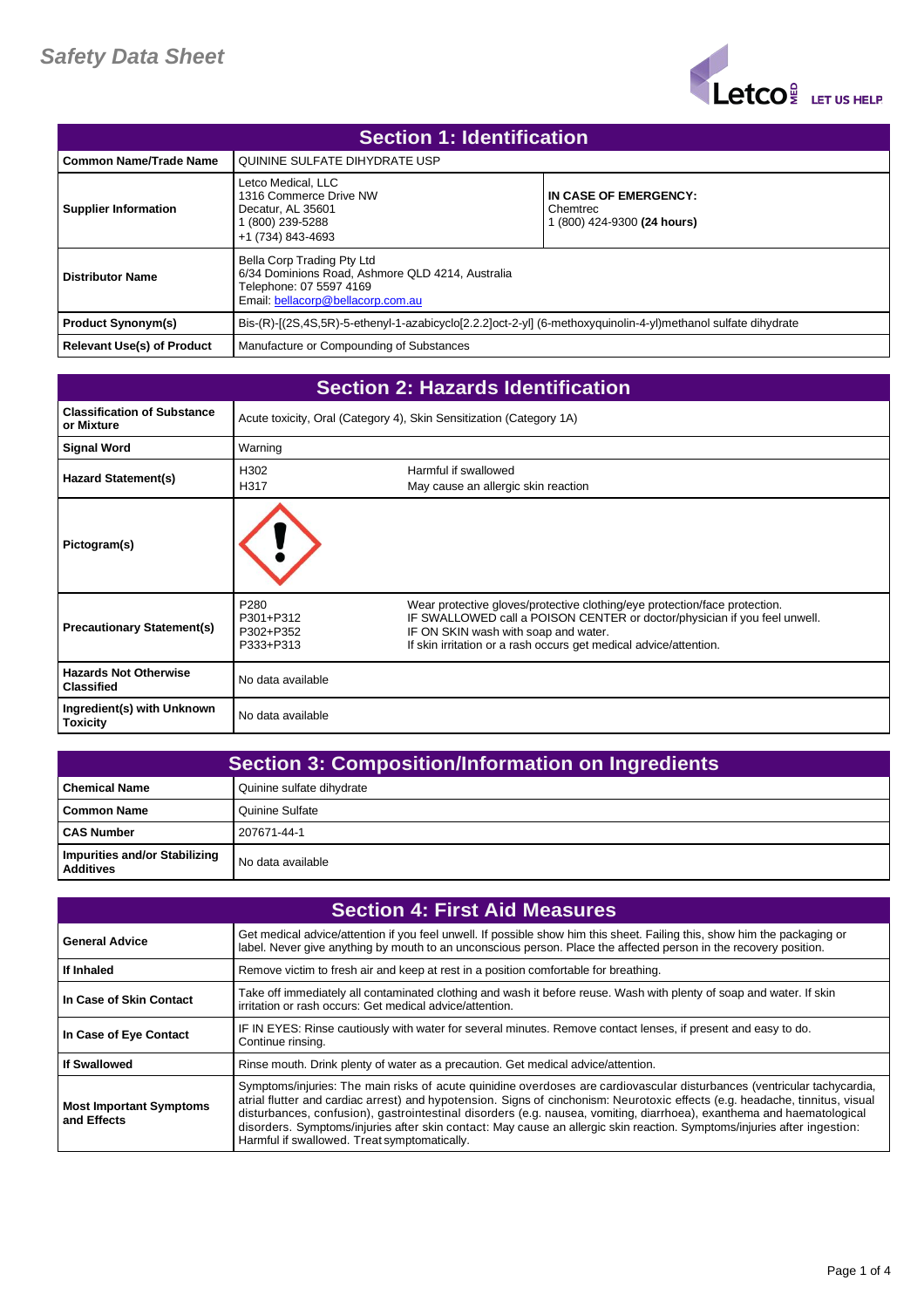| <b>Section 5: Fire Fighting Measures</b>                               |                                                                                                                             |
|------------------------------------------------------------------------|-----------------------------------------------------------------------------------------------------------------------------|
| <b>Suitable Extinguishing</b>                                          | Suitable extinguishing media: Making extinguishing agents environment-friendly. Water spray. Foam. Carbon dioxide. dry      |
| Media                                                                  | extinguishing powder. Unsuitable extinguishing media: Do not use a heavy water stream.                                      |
| <b>Special Hazards Arising</b><br>From the<br><b>Substance/Mixture</b> | Carbon oxides (CO, CO2). Nitrogen oxides.                                                                                   |
| Special PPE and/or                                                     | Firefighting instructions: Use water spray or fog for cooling exposed containers. Prevent fire-fighting water from entering |
| <b>Precautions for Firefighters</b>                                    | environment. Protection during firefighting: Use a self-contained breathing apparatus and also a protective suit. EN 469.   |

| <b>Section 6: Accidental Release Measures</b>                                                  |                                                                                                                                                                                                                                                                                                                                                                                                                                                            |
|------------------------------------------------------------------------------------------------|------------------------------------------------------------------------------------------------------------------------------------------------------------------------------------------------------------------------------------------------------------------------------------------------------------------------------------------------------------------------------------------------------------------------------------------------------------|
| <b>Personal Precautions,</b><br><b>Protective Equipment and</b><br><b>Emergency Procedures</b> | General measures: Stop leak if safe to do so. Provide adequate ventilation. Avoid contact with skin and eyes. Do not<br>breathe dust. For non-emergency personnel- Emergency procedures: Only qualified personnel equipped with suitable<br>protective equipment may intervene. For emergency responders- Protective equipment: Use personal protective<br>equipment as required. Wear suitable respiratory equipment in case of insufficient ventilation. |
| <b>Methods and Materials</b><br><b>Used for Containment</b>                                    | Prevent entry to sewers and public waters. Notify authorities if substance enters sewers or public waters.                                                                                                                                                                                                                                                                                                                                                 |
| <b>Cleanup Procedures</b>                                                                      | Take up mechanically (sweeping, shovelling) and collect in suitable container for disposal. Minimize generation of dust.<br>Dispose of in accordance with relevant local regulations.                                                                                                                                                                                                                                                                      |

| <b>Section 7: Handling and Storage</b> |                                                                                                                                                                                                                                                                                                                                                                                                                                                           |
|----------------------------------------|-----------------------------------------------------------------------------------------------------------------------------------------------------------------------------------------------------------------------------------------------------------------------------------------------------------------------------------------------------------------------------------------------------------------------------------------------------------|
| Precautions for Safe<br>Handling       | Provide local exhaust or general room ventilation. Avoid dust formation. Avoid contact with skin and eyes. Keep<br>container closed when not in use. Handle in accordance with good industrial hygiene and safety procedures. When<br>using do not eat, drink or smoke. Wash hands and other exposed areas with mild soap and water before eating,<br>drinking or smoking and when leaving work. Take off contaminated clothing and wash it before reuse. |
| <b>Conditions for Safe Storage</b>     | Store in original container. Store tightly closed in a dry and cool place. Keep out of direct sunlight. Protect from moisture.<br>Storage temperature: This substance does not require any special temperature storage<br>conditions. Prohibitions on mixed storage: Keep away from food, drink and animal feeding stuffs.                                                                                                                                |

| <b>Section 8: Exposure Controls/Personal Protection</b>                 |                                                                                                                                                |
|-------------------------------------------------------------------------|------------------------------------------------------------------------------------------------------------------------------------------------|
| <b>Components with</b><br><b>Workplace Control</b><br><b>Parameters</b> | No additional information available                                                                                                            |
| <b>Appropriate Engineering</b><br><b>Controls</b>                       | Use adequate ventilation. Avoid dust formation                                                                                                 |
| PPE - Eye/Face Protection                                               | Chemical goggles or safety glasses (EN 166).                                                                                                   |
| PPE - Skin Protection                                                   | Wear suitable protective clothing (EN 344).                                                                                                    |
| <b>PPE - Body Protection</b>                                            | Wear suitable protective clothing (EN 344).                                                                                                    |
| <b>PPE - Respiratory</b><br><b>Protection</b>                           | Where exposure through inhalation may occur from use, respiratory protection is recommended. Dust production: dust<br>mask with filter type P2 |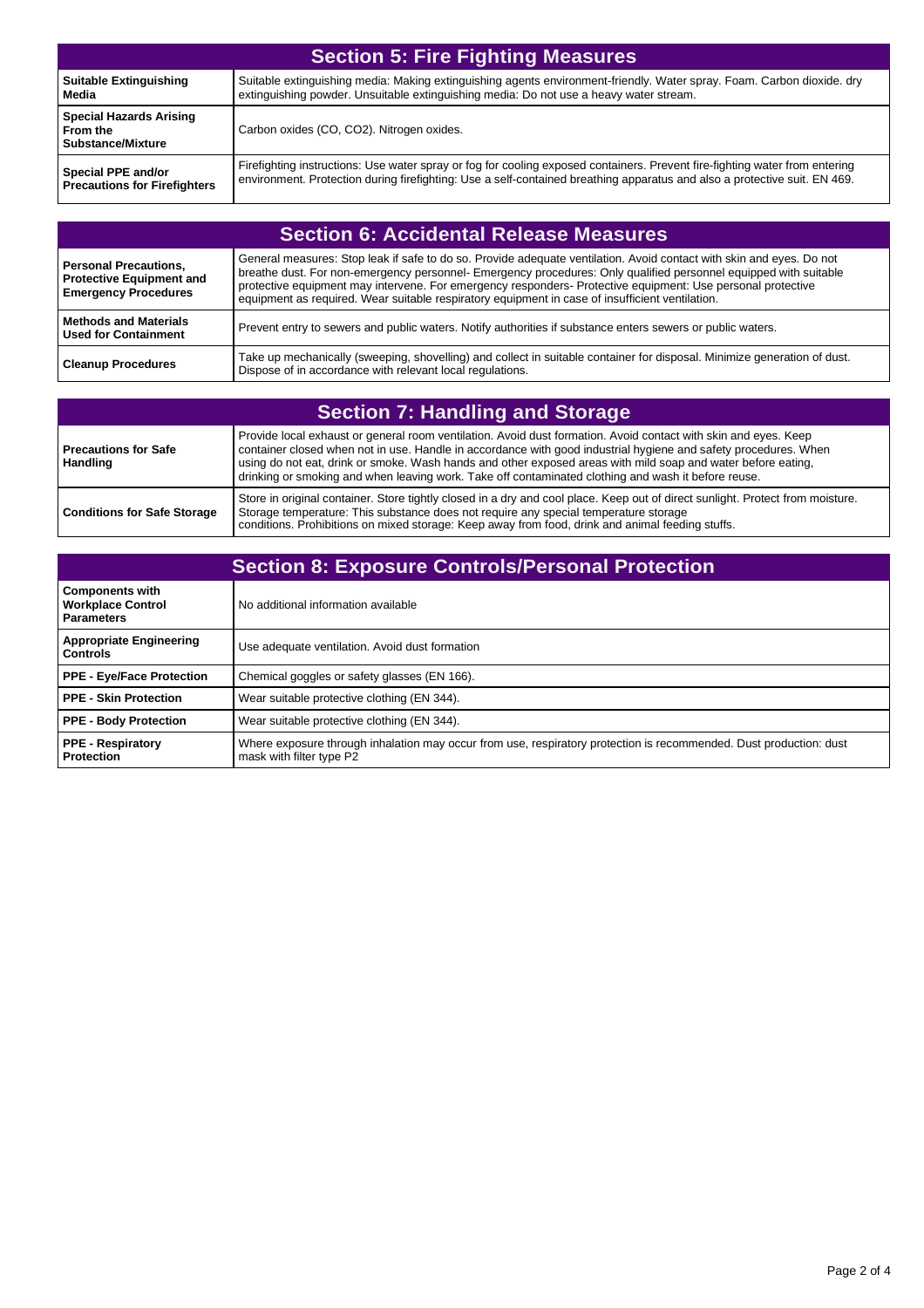| <b>Section 9: Physical and Chemical Properties</b>       |                                                                                                   |
|----------------------------------------------------------|---------------------------------------------------------------------------------------------------|
| Appearance                                               | Physical State: Solid. Appearance: White                                                          |
| <b>Upper/Lower Flammability</b><br>or Explosive Limits   | No data available                                                                                 |
| Odor                                                     | Odourless                                                                                         |
| <b>Vapor Pressure</b>                                    | No data available                                                                                 |
| <b>Odor Threshold</b>                                    | No data available                                                                                 |
| <b>Vapor Density</b>                                     | No data available                                                                                 |
| pH                                                       | $5.7 - 6.6$                                                                                       |
| <b>Relative Density</b>                                  | Bulk density: 350 - 600 kg/m <sup>3</sup> 320 - 550 kg/m <sup>3</sup> 170 - 250 kg/m <sup>3</sup> |
| <b>Melting Point/Freezing</b><br>Point                   | 212 °C                                                                                            |
| <b>Solubility</b>                                        | Water: 1.23 g/l                                                                                   |
| <b>Initial Boiling Point and</b><br><b>Boiling Range</b> | No data available                                                                                 |
| <b>Flash Point</b>                                       | No data available                                                                                 |
| <b>Evaporation Rate</b>                                  | No data available                                                                                 |
| <b>Flammability (Solid, Gas)</b>                         | No data available                                                                                 |
| <b>Partition Coefficient</b>                             | Log Pow 5.4                                                                                       |
| <b>Auto-Ignition Temperature</b>                         | 400 °C                                                                                            |
| <b>Decomposition</b><br><b>Temperature</b>               | No data available                                                                                 |
| <b>Viscosity</b>                                         | Not applicable                                                                                    |

| <b>Section 10: Stability and Reactivity</b>         |                                                                                 |
|-----------------------------------------------------|---------------------------------------------------------------------------------|
| Reactivity                                          | No dangerous reactions known under normal conditions of use.                    |
| <b>Chemical Stability</b>                           | Stable under use and storage conditions as recommended in section 7.            |
| <b>Possibility of Hazardous</b><br><b>Reactions</b> | None under normal use.                                                          |
| <b>Conditions to Avoid</b>                          | Direct sunlight. High temperature. The degradation product quinicine is formed. |
| Incompatible Materials                              | Oxidizing agent.                                                                |
| <b>Hazardous Decomposition</b><br><b>Products</b>   | In case of fire: Carbon monoxide. Carbon dioxide. Nitrogen oxides.              |

| <b>Section 11: Toxicological Information</b>                                  |                                                                                 |
|-------------------------------------------------------------------------------|---------------------------------------------------------------------------------|
| <b>Acute Toxicity - LD50 Oral</b>                                             | LD50 oral rat 455.8 mg/kg                                                       |
| <b>Acute Toxicity - Inhalation</b>                                            | No data available                                                               |
| <b>Acute Toxicity - Dermal</b>                                                | No data available                                                               |
| <b>Acute Toxicity - Eye</b>                                                   | No data available                                                               |
| <b>Skin Corrosion/Irritation</b>                                              | Not classified pH: 5.7 - 6.6                                                    |
| <b>Serious Eye</b><br>Damage/Irritation                                       | Not classified pH: 5.7 - 6.6                                                    |
| <b>Respiratory or Skin</b><br><b>Sensitization</b>                            | May cause an allergic skin reaction.                                            |
| <b>Germ Cell Mutagenicity</b>                                                 | Not classified Based on available data, the classification criteria are not met |
| <b>Carcinogenicity IARC</b>                                                   | Not classified Based on available data, the classification criteria are not met |
| <b>Carcinogenicity ACGIH</b>                                                  | Not classified Based on available data, the classification criteria are not met |
| <b>Carcinogenicity NTP</b>                                                    | Not classified Based on available data, the classification criteria are not met |
| <b>Carcinogenicity OSHA</b>                                                   | Not classified Based on available data, the classification criteria are not met |
| <b>Reproductive Toxicity</b>                                                  | Not classified Based on available data, the classification criteria are not met |
| <b>Specific Target Organ</b><br><b>Toxicity - Single Exposure</b>             | Not classified Based on available data, the classification criteria are not met |
| <b>Specific Target Organ</b><br><b>Toxicity - Repeated</b><br><b>Exposure</b> | Not classified Based on available data, the classification criteria are not met |
| <b>Aspiration Hazard</b>                                                      | Not classified Based on available data, the classification criteria are not met |